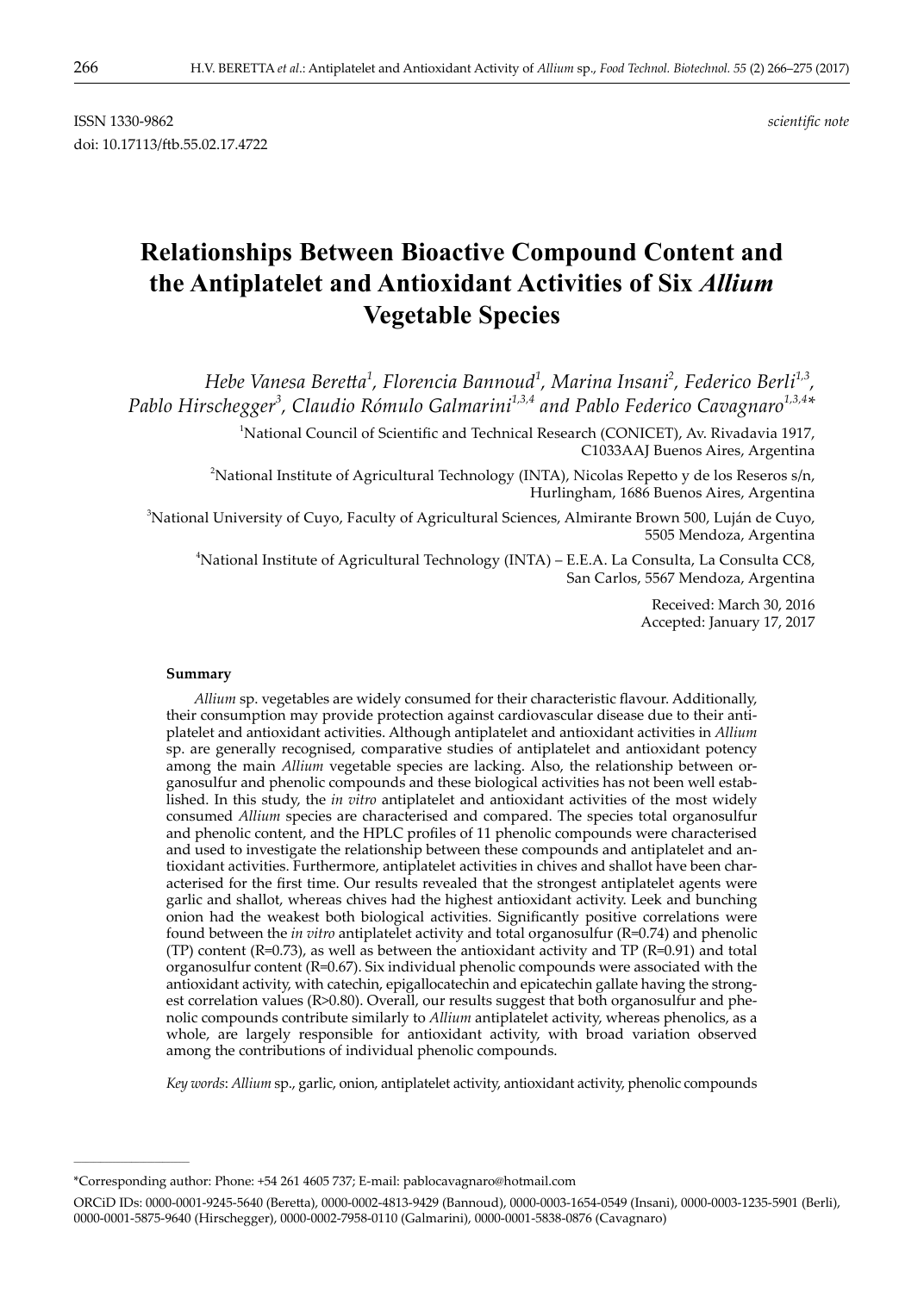# **Introduction**

Cardiovascular disease (CVD) is the leading cause of death worldwide, with higher prevalence in developed countries. Foods with antiplatelet and antioxidant compounds can reduce the risk of CVD by maintaining haemostasis and aiding in the prevention of thrombosis and oxidative stress (*1*). Among *Allium* sp. functional properties that may confer protection against CVD, antiplatelet activity has been extensively studied in garlic (*2–5*) and onion (*5–8*), and in selected organosulfur compounds from these species (*9*). Antiplatelet agents have also been found in leek (*10*) and bunching onion (*11*). These studies used very different experimental conditions (*e.g.* different sources of platelets, agonists and aggregometer apparatus; and different sources of the antiplatelet agents, such as fresh or cooked plant materials, or isolated compounds, *etc*.) and they only analysed antiplatelet activity of a single *Allium* species, making their results not directly comparable. Thus, comparative analysis of the antiplatelet efficacy of the main *Allium* vegetables, using standardised experimental procedures, would be of great interest. Also, antiplatelet activity has not been investigated in chives and shallot. These *Allium* vegetables are economically important and widely consumed in specific regions of the world, such as chives in Asia, and shallot in parts of Europe and America.

Antioxidant activity has been reported in several *Allium* vegetables, including onion (*12,13*), garlic (*5,14*), shallot (*15*), leek (*13*), chives (*15,16*) and bunching onions (*16*). However, comparisons of antioxidant strength among these species, using the same experimental conditions, have not been reported.

Previous studies have suggested that organosulfur and phenolic compounds are, in part, responsible for *Allium* antiplatelet activity. Briggs *et al*. (*9*) evaluated *in vitro* antiplatelet activity of four thiosulfinates (TSs) and found that all of them inhibited platelet aggregation, but their antiplatelet strength differed. In addition, combinations of different TSs revealed non-additive effects on *in vitro* antiplatelet activity, suggesting that the antiplatelet potential of *Allium* extracts cannot be predicted only by the presence and the treated dose of organosulfur components. Among the phenolic compounds, quercetin, the main polyphenol found in onions and shallots (*17*), inhibited platelet aggregation *in vivo* (*18*) and *in vitro* (*19*). The effect of other *Allium* phenolic compounds on platelet aggregation has not been reported to date.

Phenolic compounds have also been associated with *Allium* antioxidant activity. Total phenolic content was significantly and positively correlated with antioxidant activity in onion and shallot (*13*), garlic (*14*), and leek (*20*). Among *Allium* polyphenols, the flavonoid quercetin was further investigated, revealing strong antioxidant activity (*21*). Interestingly, quercetin is absent in garlic (*22*), which has been found to possess stronger antioxidant activity than onion (*23*), suggesting that compounds other than quercetin must be involved in garlic, and perhaps other alliums, antioxidant activity. Relationships between different phenolic compounds present in the main *Allium*  vegetables and their antioxidant activity may shed light on the compound relative contribution to *Allium* antioxidant activity. High-performance liquid chromatography (HPLC) analysis is an ideal technique for this purpose, since it allows precise quantitative determination of several individual phenolic compounds simultaneously. In contrast, most of the previous *Allium* studies have used spectrophotometry-based determinations of total phenolics to establish associations between total phenolic content and antioxidant activity.

The goals of the present study are: (*i*) to perform comparative analyses of antiplatelet and antioxidant activities among the main *Allium* vegetable species, (*ii*) to investigate the antiplatelet activity of the so far uncharacterised *Allium* vegetables, (*iii*) to characterise the content of bioactive organosulfur and phenolic compounds in these species, and examine possible associations between these compounds and the functional properties.

The comparative compositional and functional characterisation of *Allium* species will provide objective information for promoting the consumption of some *Allium* vegetables on the basis of their nutraceutical value. Also, the association between individual compounds and the antiplatelet or antioxidant activities may provide rationale for further research aiming at establishing causative effects for selected compounds, for example, by testing antiplatelet or antioxidant activities in selected phenolics and estimating their relative contribution to the overall activity. Such information would be useful for breeding purposes, *e.g.* if compounds with large contribution to the trait were revealed, since rapid determinations of such compounds could be used as markers for the indirect selection of plants with high functional value.

# **Materials and Methods**

### *Plant materials*

Six *Allium* (Alliaceae) species were obtained from a vegetable market in Mendoza, Argentina. All the vegetables were produced locally and they appeared fresh, with no sign of oxidation or dehydration. For each species, three replicates were used. Each replicate consisted of 10 onion bulbs (mean *m*(bulb)=85 g), 10 shallot bulbs (mean *m*(shallot bulb)=40 g), 10 garlic cloves (one clove per bulb from 10 different bulbs; mean *m*(clove)=2.5 g), 10 units of leek (white shaft) and 10 and 20 g of the edible tissues of chives (leaves) and bunching onion (leaves and white shaft), respectively.

#### *Processing of samples*

Sample processing and preparation of aqueous extracts were performed as previously described by Galmarini *et al*. (*7*). Briefly, the bulb and clove outer dry scales of onion, garlic and shallot were removed and they were cut in quarters longitudinally. The edible part of chives, bunching onions and leeks was cut in fine slices. Peeled bulbs and chopped fresh tissues of each *Allium* species were juiced in two volumes (by mass per volume) of distilled water, with the exception of chives, which was juiced in four volumes of distilled water, using a blender (model MR 400 Plus; Braun, Kronberg, Germany).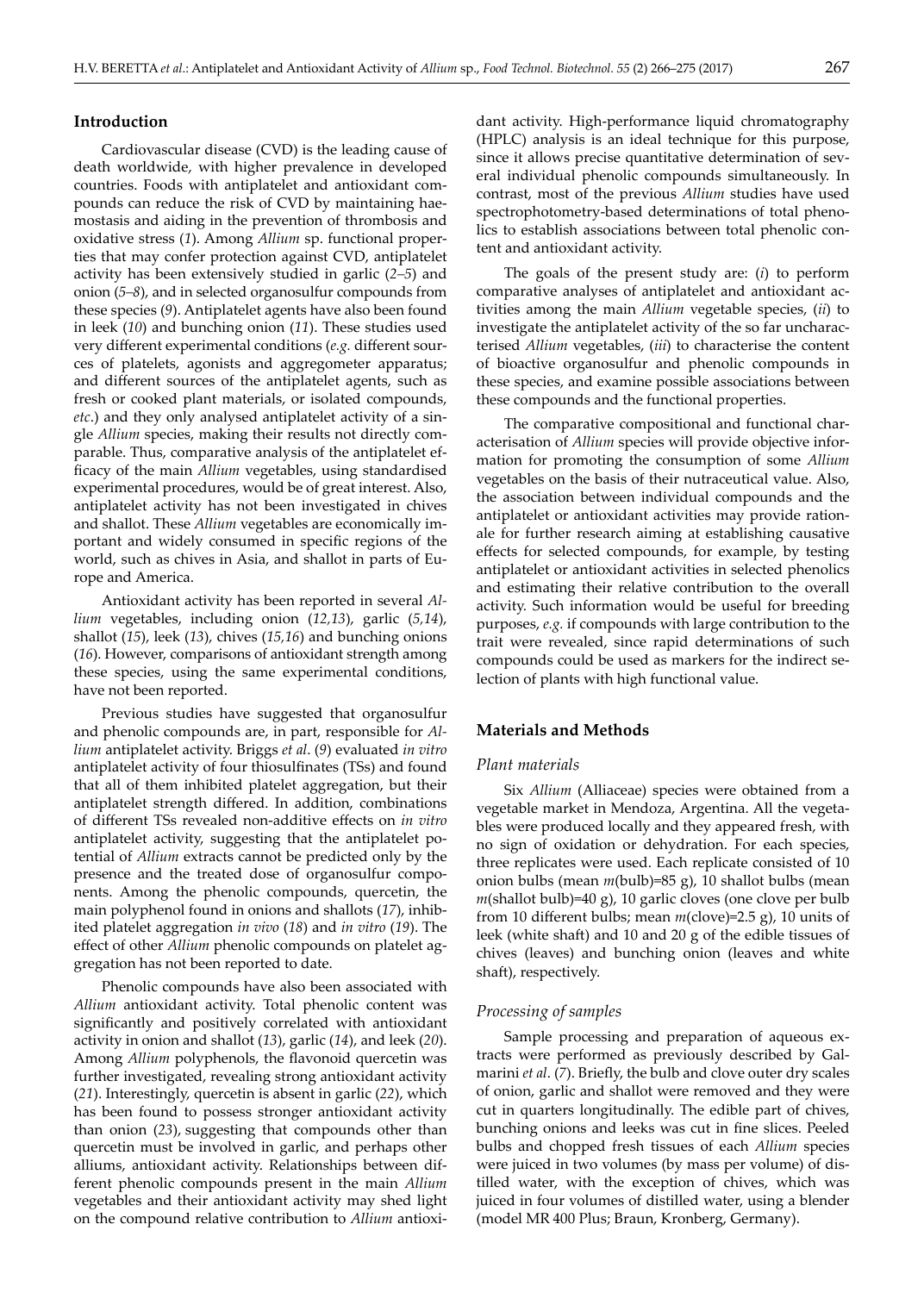#### *In vitro antiplatelet activity*

*In vitro* antiplatelet activity was determined in *Allium* extracts (without further dilution) as described previously for garlic (*4*) and onion (*7*) using an electrical impedance aggregometer (Chrono-Log, Havertown, PA, USA) in whole blood (*24*). Blood was collected from two healthy non-smoker donors, a male and a female, aged 30 and 25, respectively, who had abstained from eating alliums or other known platelet-inhibitory foods for at least 5 days prior to venipuncture. For each *Allium* juice sample, three technical replicates were used (*i.e.* three determinations of *in vitro* antiplatelet activity per sample). *In vitro* antiplatelet activity was expressed as percentage of platelet aggregation inhibition compared to control samples prepared in the same way but without the addition of *Allium* juice. For each species, the juice concentration required to inhibit platelet aggregation by 50 % ( $IC_{50}$ ) was estimated from dose-response curves constructed using different dosages of *Allium* juice *vs.* the percentage of aggregation inhibition.  $IC_{50}$  values were expressed in mg of fresh tissue per mL of whole blood.

#### *Antioxidant activity*

Antioxidant activity in *Allium* extracts was determined based on their oxygen radical absorbance capacity (ORAC) (*25*). For this purpose, the extracts were diluted 500× in 75 mM potassium phosphate buffer (pH=7.0), and antioxidant activity was estimated using a microplate fluorometer (Fluoroskan Ascent™ FL; Thermo Fisher Scientific, Wilmington, DE, USA) according to Berli *et al*. (*26*). Antioxidant activity was expressed in µmol of Trolox equivalents (TE) per 100 g of fresh mass (fm). Two technical replicates were used for each *Allium* juice sample.

#### *Soluble and total solids*

Soluble solid (SS) content was determined with a refractometer (model ZGRC-200ATC; Científica Schonfel, Buenos Aires, Argentina) as previously described (*7*), and expressed in °Brix. For determination of total solids, expressed in dry matter (dm) content, *Allium* fresh tissues were weighed and dried in a stove at 60 °C until constant mass was obtained, and expressed in percentage (%) of fm.

#### *Pyruvate analysis*

Pyruvate content was used as an estimator of *Allium* total organosulfur content (*6*). Pyruvate determinations were performed in a Beckman DU-530 UV-Vis spectrophotometer (Beckman Coulter Inc., Brea, CA, USA) as reported by Schwimmer and Weston (*27*) and expressed in mmol of pyruvate per 100 g of fm.

#### *Total phenolics*

Total phenolic content was estimated as described previously by Singleton and Rossi (*28*) using a Beckman DU-530 UV-Vis spectrophotometer (Beckman Coulter), and expressed in mg of gallic acid equivalents (GAE) per 100 g of fm.

#### *HPLC analysis of phenolic compounds*

The mass fraction of 11 phenolic compounds was estimated in all *Allium* species by high-performance liquid chromatography (HPLC) using an Agilent 1100 Series HPLC system (Agilent Technologies, Santa Clara, CA, USA) equipped with an autosampler (WPALS G1367A), binary pump (G1312A), degasser unit (G1397A), autosampler thermostat (ALS Therm G1330B) and column compartment (COLCOM G1361A). The analytical column was an ODS-Hypersil™ C18 column (250 mm×4.6 mm, particle size 5 µm; Thermo Fisher Scientific Inc, Waltham, MA, USA). Detection of flavan-3-ols was performed with an Agilent 1100 fluorescence detector (G1321A) at *λ*=280 (excitation) and 310 nm (emission) and of flavonols with an Agilent 1200 diode array and multiple wavelength detector (G1365B) at *λ*=380 nm. The mobile phase used for separation was a linear gradient of 0.1 % trifluoroacetic acid and acetonitrile/0.1 % trifluoroacetic acid in a ratio of 80:20 (by volume). Calibration curves constructed from pure compounds of catechin aglicon, epigallocatechin gallate (EGCg), epicatechin gallate (ECg), epigallocatechin (EGC), rutin, myricetin aglicon, quercetin aglicon, kaempferol aglicon, chlorogenic acid, coumaric acid, ferulic acid and caffeic acid were used to estimate compound mass fraction. Quercetin, myricetin, catechin, kaempferol and ferulic acid glycosides were evaluated after chemical hydrolysis. The mass fraction of individual phenolic compounds was expressed in mg per 100 g of fm. ECg and EGC are reported together as ECg+EGC.

#### *Total flavonoids and total non-flavonoid phenolics*

Total flavonoid (TF) content was calculated from HPLC data as the sum of the individual flavonoid compounds present in each *Allium* species (*i.e.* TF=quercetin+ catechin+EGCg+ECg+EGC+rutin+myricetin+kaempferol) and expressed in mg per 100 g of fm. Total non-flavonoid phenolic (TNFP) content was calculated from HPLC data as the sum of the individual non-flavonoid phenolics present in each *Allium* species (*i.e*. chlorogenic acid+coumaric acid+ferulic acid+caffeic acid) and expressed in mg per 100 g fm.

#### *Thiosulfinate analysis*

Thiosulfinate content was determined spectrophotometrically using a Beckman DU-530 UV-Vis spectrophotometer (Beckman Coulter) according to Han *et al.* (*29*), and expressed in mmol TS per 100 g fm.

#### *Statistical analyses*

Single-factor and multifactor analyses of variance (ANOVA), mean value comparisons, Pearson's correlation analysis and principal component analysis (PCA) were performed using InfoStat software v. 4.0 for Windows (*30*). Mean value comparisons were performed by the least significant difference (Fisher's LSD) test, and p-value<0.05 was considered significant.

#### **Results and Discussion**

# *Variation in antiplatelet activity among Allium vegetables*

The *in vitro* responses of human platelets to dosages of six *Allium* vegetables were measured and compared. All *Allium* species exhibited significant antiaggregatory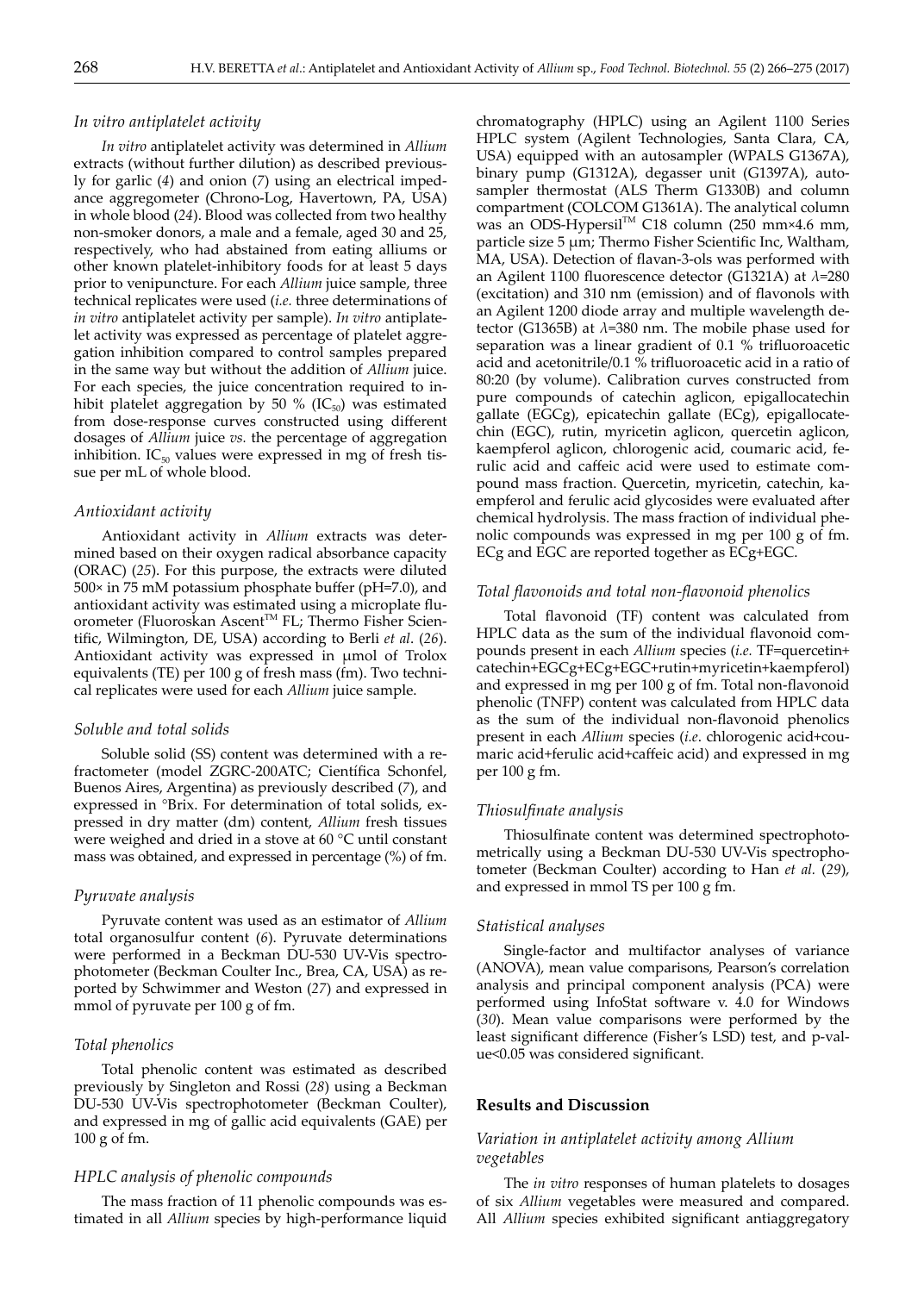effects, as compared to their negative controls. Antiplatelet activity varied significantly and broadly (more than 30-fold) among the six analysed *Allium* species, as indicated by their  $IC_{50}$  values (Table 1). In both blood donors, garlic was the most potent platelet inhibitor, followed by shallot and chives, whereas leek and bunching onion were the weakest antiplatelet agents. Garlic antiplatelet activity was approx. 5-, 13-, 23-, 31- and 32-fold higher than of shallot, chives, onion, bunching onion and leek, respectively, in both blood samples (Table 1).

*In vitro* antiplatelet activity of all the species varied in a dose-dependent manner (data not presented). Extracts of garlic and shallot inhibited platelet aggregation at all tested doses (p<0.05), beginning at 5 and 15–50 µL per mL of blood, respectively. The minimum platelet inhibitory doses of other *Allium* extracts were 40- to 60-fold higher (*i.e*. 200–300 µL per mL of blood) than of garlic.

Antiplatelet activity of chives and shallot has not been investigated previously. In the present study, we report for the first time a significant *in vitro* antiplatelet activity induced by aqueous extracts of these two *Allium* vegetables. Our comparative analysis revealed that shallot and chives are, after garlic, potent antiaggregant agents (Table 1).

Although experimental conditions varied greatly among previously reported studies, and therefore results cannot be directly compared, the  $IC_{50}$  values presented in this study of garlic and onion are in general agreement with those from a previous report of Ali *et al*. (*31*) using platelet-rich plasma (PRP) instead of whole blood for assessing *in vitro* aggregometry. In their study, antiplatelet activity of the two species varied approx. 16-fold, with mean  $IC_{50}$  values of garlic and onion of 6.6 and 90 mg/mL of PRP, respectively, whereas in the present study garlic antiplatelet activity was approx. 22-fold higher than onion antiplatelet activity, with mean  $IC_{50}$  values of 3.6 and 81.7 mg fm per mL of whole blood, respectively (Table 1).

Antiplatelet activities reported herein of garlic and onion are also comparable with values found for both species in our previous studies using the same *in vitro* antiplatelet activity procedure (*4,7,8,32,33*). In these studies, garlic *in vitro* antiplatelet activity (*4*,*32*) was much stronger than that of onion (*7*,*8,33*), on fresh mass basis. Such differences in *in vitro* antiplatelet activity between the two species are likely due to their compositional variation, and their bulb water content. Garlic has higher content of total organosulfur compounds (Table 1) and different profile of these sulfur constituents, allicin being its predominant thiosulfinate (accounting for approx. 60–95 % of total thiosulfinates in fresh garlic) (*5*). Allicin, which is absent in onion, was found to be the most potent antiplatelet *Allium* thiosulfinate, as evaluated *in vitro* (*9*). Water content in the edible parts of the two most important *Allium* vegetables may also account for the observed differences in the amount of antiplatelet compounds (*e.g.* thiosulfinates) and therefore antiplatelet activity. While most onion cultivars have approx. 90–95 % water (by mass) in their bulbs (*7,33*), garlic usually has water content in the range of 55–65 % (*33*). Thus, on fresh mass basis, the antiplatelet compounds in onion are much more diluted than in garlic, and this difference likely reflects part of the observed variation in *in vitro* antiplatelet activity between the two species. Presumably, and more broadly, the observed variation in *in vitro* antiplatelet activity among the six analysed *Allium* vegetables may be due to the species differences in water content in their edible parts, the type and content of antiplatelet compounds (*e.g.* thiosulfinates and phenolic compounds) and their interactions.

Although in the present study no 'donor × *in vitro* antiplatelet activity' interaction was found, significant differences in platelet aggregation by onion and shallot were observed between blood donors (Table 1). *In vitro* antiplatelet activity induced by extracts of onion and shallot was weaker in the blood of donor 2 than of donor 1. Variation in the *in vitro* antiplatelet activity among blood donors induced by onion extracts has been reported previously (*7*).

# *Variation of antioxidant activity among Allium species*

The present study constitutes the first comparative analysis of antioxidant activity among the main *Allium* vegetable species using the same experimental conditions (ORAC). Antioxidant activity was found in all *Allium* vegetables, with a significant variation among the species. Antioxidant activity mean values varied more than 8-fold and ranged from 247.5 (in leek) to 2088.2 µmol TE per 100 g fm (in chives) (Table 1). The decreasing order for antioxidant strength was chives>shallot>garlic>onion>bunching onion>leek. Chives were significantly more potent antioxidants than all the other *Allium* species (p<0.05), with antioxidant activity values 5.8- to 8.4-fold higher than the weakest antioxidants; onion, bunching onion and leek (Table 1).

Our results are in accordance with a previous study by Morales-Soto *et al.* (*34*) reporting antioxidant ranges (as Trolox equivalents) on dry mass basis of 830–4300 and 520–13 000 µmol/100 g for garlic and onion, respectively. For leek, ORAC ranged from 27 to 88 µmol per 100 g, whereas in bunching onions values of approx. 50 µmol per g were reported (*35*). The ranges of antioxidant activity previously reported for leek and bunching onion are slightly higher than the values found in these species in the present study. These discrepancies could be due to the compositional differences among the assayed cultivars, water content and agricultural practices used for growing the plant materials.

# *Relationships between Allium functional properties and their bioactive compound content*

Data from compositional analysis of edible parts of six *Allium* vegetables are presented in Table 1. In order to explore relationships between the content of bioactive compounds and *Allium* antioxidant and antiplatelet activities, correlation analyses were performed among *in vitro* antiplatelet activity, antioxidant activity and phytochemical mass fraction (Tables 2 and 3). Significantly positive correlations were found between *in vitro* antiplatelet activity and pyruvate (R=0.74), total phenolics  $(R=0.73)$  and thiosulfinates  $(R=0.60)$ , whereas no association was found between the antiplatelet activity and total non-flavonoid phenolics (TNFP) (Table 2).

The differences found in the antiaggregatory activity are likely due to compositional variations in antiplatelet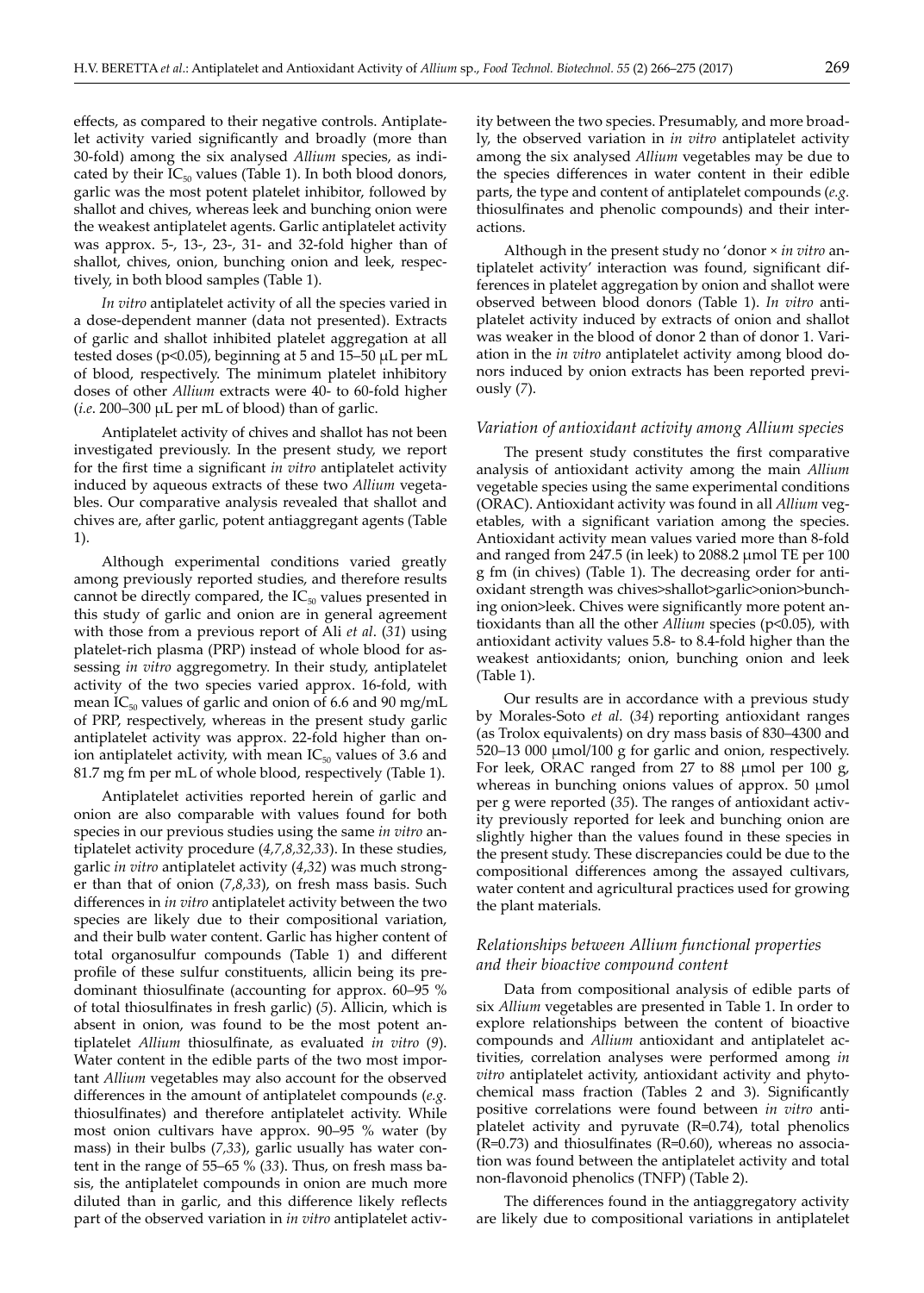| ļ                                                                                               |
|-------------------------------------------------------------------------------------------------|
|                                                                                                 |
| こうしょう アイ・ス                                                                                      |
|                                                                                                 |
|                                                                                                 |
|                                                                                                 |
|                                                                                                 |
|                                                                                                 |
|                                                                                                 |
| l<br>l                                                                                          |
| ı<br>֦֦֦֧֦֦֧֦֧֦֧֦֧֦֧֦֧֦֧֦֧֧֦֧֦֧֧֧֦֧֧֧֧֧֧֧֚֚֚֚֚֚֚֚֚֚֚֚֚֚֚֚֚֚֚֚֚֚֡֝֡֓֓֓֞֓֓֞֡֓֞֡֓֞֡֓֞֡֓֞֓֞֓֞֓֞֡֓֞֞ |
|                                                                                                 |
|                                                                                                 |
|                                                                                                 |
|                                                                                                 |
| i<br>١                                                                                          |
| h                                                                                               |

|                          | in vitro APA 1        | in vitro APA 2                                                                                                                                                                                                                                                                                                                                                                                                                 | Mean                | b(AOA)                                     | b(pyruvate)                   | b(thiosulfinate)                                                                                                                  | $\ensuremath{\mathit{tv}}(\ensuremath{\mathit{TP}})$ | $b$ (TF)                      | w(TNFP)                           | Soluble solids                | $w$ (dry matter)      |
|--------------------------|-----------------------|--------------------------------------------------------------------------------------------------------------------------------------------------------------------------------------------------------------------------------------------------------------------------------------------------------------------------------------------------------------------------------------------------------------------------------|---------------------|--------------------------------------------|-------------------------------|-----------------------------------------------------------------------------------------------------------------------------------|------------------------------------------------------|-------------------------------|-----------------------------------|-------------------------------|-----------------------|
| Species                  | $IC_{50}/(mg/mL)$     | $IC_{50}/(mg/mL)$                                                                                                                                                                                                                                                                                                                                                                                                              | in vitro APA        | $\mu$ mol/100 $\mu$ fm                     | $\text{mmol}/\text{100 g fm}$ | mmol/100 g fm                                                                                                                     | $mg/100$ g fm                                        | $mmol/100$ g fm               | $mg/100g$ fm                      | $rac{1}{B_{\text{mix}}}$      | ಸ್                    |
| Garlic                   | $(3.2 \pm 0.9)^c$     | $(4.0 + 1.1)^d$                                                                                                                                                                                                                                                                                                                                                                                                                | 3.6                 | $(1343.5 \pm 17.7)^{c}$                    | $(3.05 \pm 0.01)^a$           | $(5.9 \pm 0.2)^a$                                                                                                                 | $(78.9 \pm 11.8)^{b}$                                | $(10.8 \pm 0.6)^{de}$         | $(4.0 \pm 0.4)^{b}$               | $(30.3 \pm 1.5)^a$            | $(29.9 + 0.9)^{a}$    |
| Shallot                  | $(6.9 \pm 0.5)^c$     | $(30.9 \pm 4.2)^c$                                                                                                                                                                                                                                                                                                                                                                                                             | 18.9                | $(1527.7 \pm 121.6)^b$                     | $(1.8 + 0.1)^c$               | $(0.290 \pm 0.004)$ <sup>cd</sup>                                                                                                 | $(130.2 \pm 19.5)^{a}$                               | $(142.4 \pm 13.9)^a$          | n.d.                              | $(15.0 + 0.1)^b$              | $(15.4 \pm 1.1)^b$    |
| Chives                   | $(45.4 \pm 0.4)^{b}$  | $(50.1 \pm 1.0)^b$                                                                                                                                                                                                                                                                                                                                                                                                             | 47.8                | $(2088.2 \pm 15.9)^a$                      | $(2.0 \pm 0.2)^{b}$           | $(0.43 \pm 0.01)^{b}$                                                                                                             | $(122.4 \pm 24.6)^a$                                 | $(64.7 + 4.2)^{b}$            | $(12.3 \pm 1.1)^a$                | $(6.000 \pm 0.001)^e$         | $(16.4 \pm 0.5)^{b}$  |
| Onion                    | $(46.7 \pm 12.2)^{b}$ | $(116.7 \pm 1.0)^a$                                                                                                                                                                                                                                                                                                                                                                                                            | 81.7                | $(361.8 \pm 147.9)^d$                      | $(0.53 \pm 0.04)^t$           | $(0.04 + 0.02)^e$                                                                                                                 | $(22.2 \pm 7.7)^c$                                   | $(26.2 \pm 1.0)$ <sup>c</sup> | $(0.24 \pm 0.01)^d$               | $(8.1 \pm 0.6)^d$             | $(7.8 \pm 0.2)^{c}$   |
| <b>Bunching</b><br>onion | $(113.8 + 2.5)^{a}$   | $(113.2 \pm 2.2)^a$                                                                                                                                                                                                                                                                                                                                                                                                            | 113.5               | $(294.9 \pm 77.8)^d$                       | $(1.04 + 0.02)^e$             | $(0.20 + 0.04)^d$                                                                                                                 | $(25.8 + 4.0)$                                       | $(16.7 \pm 1.2)^{cd}$         | $(1.3 \pm 0.2)^{c}$               | $(10.7 \pm 1.3)^c$            | $(12.8\pm6.0)^{b}$    |
| Leek                     | $(114.9±3.3)^a$       | $(117.3 \pm 7.4)^a$                                                                                                                                                                                                                                                                                                                                                                                                            | 116.1               | $(247.5 \pm 16.7)^d$                       | $(1.3\pm0.1)^d$               | $(0.33 \pm 0.01)^{bc}$                                                                                                            | $(26.3\pm3.0)$ <sup>c</sup>                          | $(0.94 \pm 0.01)^e$           | $(2.0 \pm 0.1)^c$                 | $(8.7 \pm 0.3)$ <sup>od</sup> | $(15.7\pm2.3)^b$      |
| Species                  |                       |                                                                                                                                                                                                                                                                                                                                                                                                                                |                     | $w$ (flavonoids)<br>$\mathrm{mg}/100$ g fm |                               |                                                                                                                                   |                                                      |                               | w(non-flavonoids)<br>$mg/100g$ fm |                               |                       |
|                          | EGCg                  | EGCHCg                                                                                                                                                                                                                                                                                                                                                                                                                         | Rutin               | Quercetin                                  | Kaempferol                    | Catechin                                                                                                                          | Myricetin                                            | Chlorogenic<br>acid           | Coumaric<br>acid                  | Ferulic<br>acid               | Caffeic<br>acid       |
| Garlic                   | n.d.                  | $(9.1 \pm 0.6)^{b}$                                                                                                                                                                                                                                                                                                                                                                                                            | nd.                 | n.d.                                       | $(0.5 \pm 0.1)^c$             | $(1.15 \pm 0.02)^{b}$                                                                                                             | n.d.                                                 | d.                            | $(0.22 \pm 0.01)^{bc}$            | $(2.0 \pm 0.2)^{b}$           | $(1.8 \pm 0.1)^a$     |
| Shallot                  | $(14.8 + 2.9)^{a}$    | $(22.2\pm4.4)^{a}$                                                                                                                                                                                                                                                                                                                                                                                                             | n.d.                | $(52.1 \pm 7.6)^a$                         | $(2.9 \pm 0.3)^{b}$           | $(0.4 + 0.1)^c$                                                                                                                   | $(50.0 + 10.9)^a$                                    | n.d.                          | n.d.                              | n.d.                          | n.d.                  |
| Chives                   | n.d.                  | $(24.8 \pm 3.0)^a$                                                                                                                                                                                                                                                                                                                                                                                                             | $(1.4 \pm 0.1)^{b}$ | $(3.9 \pm 0.4)^{bc}$                       | $(15.2 \pm 2.9)^{a}$          | $(1.4\pm0.1)^{a}$                                                                                                                 | $(18.0 + 1.6)^{b}$                                   | $(1.1 + 0.1)^a$               | $(0.4 + 0.1)^a$                   | $(10.6 \pm 1.2)^a$            | $(0.18 + 0.01)^{b}$   |
| Onion                    | $(8.0 \pm 0.7)^{b}$   | $(4.5 \pm 0.7)^{c}$                                                                                                                                                                                                                                                                                                                                                                                                            | $(0.2\pm0.1)^c$     | $(8.5 \pm 2.3)^{b}$                        | $(1.1 + 0.2)^{b}$             | $(0.180 \pm 0.004)^d$                                                                                                             | $(3.8 \pm 0.1)^{c}$                                  | n.d.                          | $(0.01 \pm 0.01)^d$               | $(0.200 \pm 0.001)^d$         | n.d.                  |
| Bunching<br>onion        | n.d.                  | $(5.320 \pm 0.002)^{bc}$                                                                                                                                                                                                                                                                                                                                                                                                       | $(8.7 \pm 0.9)^{a}$ | $(0.19 \pm 0.04)$                          | $(2.0 \pm 0.4)^{b}$           | $(0.44 \pm 0.04)^c$                                                                                                               | n.d.                                                 | $(0.31 \pm 0.08)^{b}$         | $(0.20 \pm 0.01)^c$               | $(0.8 + 0.1)^c$               | n.d.                  |
| Leek                     | n.d.                  | n.d.                                                                                                                                                                                                                                                                                                                                                                                                                           | n.d.                | $(0.8 + 0.01)^c$                           | $(0.300 + 0.001)^c$           | $(0.24 \pm 0.02)^d$                                                                                                               | $(0.32 \pm 0.01)^d$                                  | n.d.                          | $(0.29 \pm 0.05)^{b}$             | $(1.6\pm0.1)^{\rm bc}$        | $(0.09 \pm 0.02)^{b}$ |
|                          |                       | antiplatelet activity for bolood donors respectively, as IC <sub>so</sub> (mg fm/mL whole blood), AOA=antioxidant activity as Trolox equivalents, TP=total phenolics as gallic acid equivalents, TF=total<br>flavonoids, TNFP=total non-flavonoid phenols, EGCg=epigallocatechin gallate, EGC+ECg=epigallocatechin+epicatechin gallate, n.d.=not detected<br>Data are mean value±standard deviation (S.D.). For each variable, |                     |                                            |                               | different letters indicate significantly different mean values according to Fisher's test (p<0.05). in vitro APA 1 and 2=in vitro |                                                      |                               |                                   |                               |                       |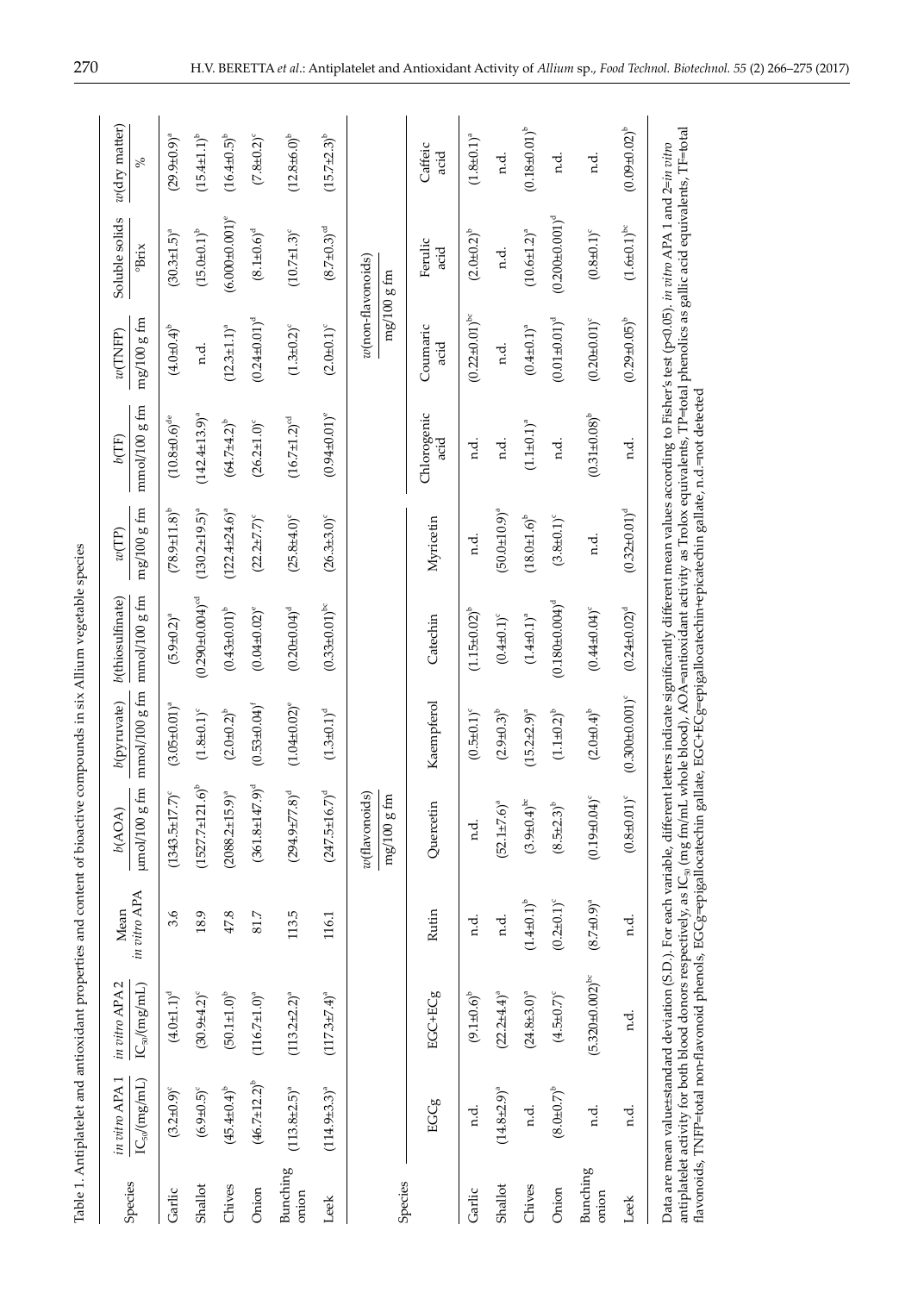|                                                                                                                                                     | phenols<br>Total | Soluble<br>solids | matter<br>Dry | Thiosulfinates | Antioxidant<br>activity | in vitro APA1<br>$(\mathsf{IC}_{50})$ | in vitro APA 2<br>$(\mathsf{IC}_{50})$ | Mean in vitro<br>APA | flavonoids<br>Total | TNFP            |
|-----------------------------------------------------------------------------------------------------------------------------------------------------|------------------|-------------------|---------------|----------------|-------------------------|---------------------------------------|----------------------------------------|----------------------|---------------------|-----------------|
| Pyruvate                                                                                                                                            | $0.57*$          | $0.77**$          | $0.95**$      | $0.83**$       | $0.67**$                | $0.58*$                               | $0.89**$                               | 0.74                 | 0.09                | 0.43            |
| Total phenols                                                                                                                                       |                  | 0.20              | 0.35          | 0.14           | $0.91**$                | $0.68**$                              | $0.78**$                               | 0.73                 | $0.77***$           | $0.49*$         |
| Soluble solids                                                                                                                                      |                  |                   | $0.84**$      | $0.93***$      | 0.22                    | $0.59*$                               | $0.83**$                               | 0.78                 | $-0.07$             | $-0.15$         |
| Dry matter                                                                                                                                          |                  |                   |               | $0.91**$       | 0.44                    | $0.47*$                               | $0.78**$                               | 0.63                 | $-0.12$             | 0.28            |
| Thiosulfinates                                                                                                                                      |                  |                   |               |                | 0.27                    | $0.51*$                               | $0.69**$                               | 0.60                 | $-0.29$             | 0.11            |
| Antioxidant activity                                                                                                                                |                  |                   |               |                |                         | $0.70**$                              | $0.82**$                               | 0.76                 | $0.60*$             | $0.69**$        |
| in vitro APA 1 $(IC_{50})$                                                                                                                          |                  |                   |               |                |                         |                                       | $0.84**$                               |                      | $0.55*$             | 0.11            |
| in vitro APA 2 $(IC_{50})$                                                                                                                          |                  |                   |               |                |                         |                                       |                                        |                      | 0.45                | 0.33            |
| Table 3. Pairwise correlation values (R) among Allium in vitro antiplatelet and antioxidant activities and the content of eleven phenolic compounds |                  |                   |               |                |                         |                                       |                                        |                      |                     |                 |
|                                                                                                                                                     | EGCg             | EGCHCg            | Rutin         | Quercetin      | Kaempferol              | Myricetin<br>Catechin                 | Chlorogenic<br>acid                    | Coumaric<br>acid     | Caffeic<br>acid     | Ferulic<br>acid |
| Antioxidant activity                                                                                                                                | 0.13             | $0.91***$         | 0.33          | 0.33           | $0.71**$                | $0.80**$                              | $0.57*$<br>$0.55***$                   | 0.32                 | 0.28                | $0.67***$       |
| in vitro APA 1 (IC <sub>50</sub> )                                                                                                                  | $0.49*$          | $0.59*$           | $0.57*$       | $0.51*$        | 0.13                    | 0.50<br>0.41                          | 0.07                                   | 0.31                 | $0.50*$             | 0.06            |
| in vitro APA 2 (IC <sub>50</sub> )                                                                                                                  | 0.16             | $0.64**$          | 0.38          | 0.35           | 0.23                    | 0.43<br>$0.67**$                      | 0.10                                   | 0.07                 | $0.68**$            | 0.25            |
|                                                                                                                                                     |                  |                   |               |                |                         |                                       |                                        |                      |                     |                 |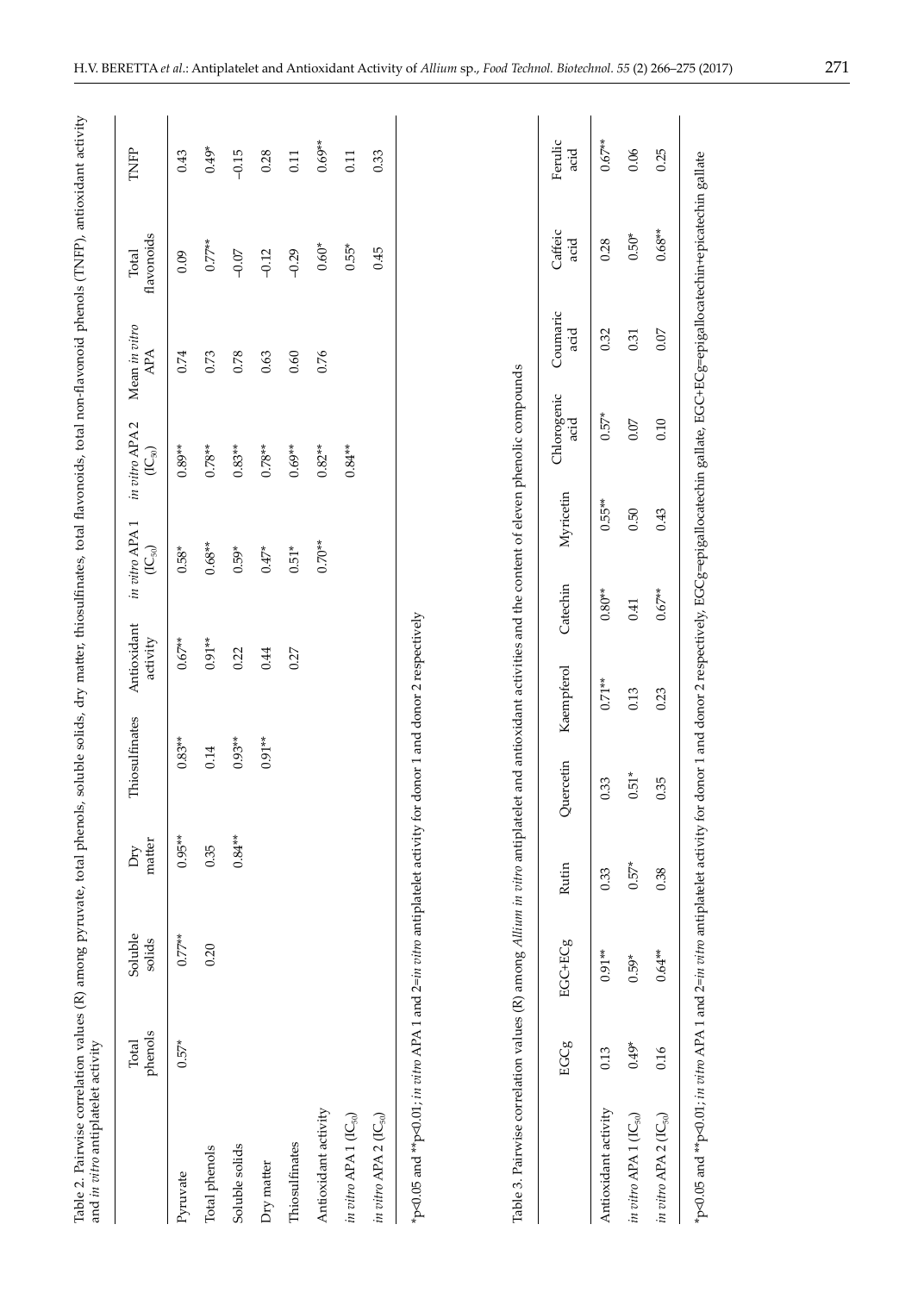compounds among the examined *Allium* samples. *Allium* species differ in their organosulfur profiles, both in content and compound type, and isolated thiosulfinates from different alliums have proved different *in vitro* antiplatelet activity (*9*). In the present study, garlic was the most potent anti-aggregant agent, with *in vitro* antiplatelet activity values 6- to 40-fold higher than any other *Allium* species. Also, garlic had significantly higher pyruvate (an estimator of total organosulfur compounds) and thiosulfinate content than the other species. These data, together with the positive correlations found between *in vitro* antiplatelet activity and pyruvate (R=0.74), and *in vitro* antiplatelet activity and thiosulfinates (R=0.60) suggest that organosulfur compounds are involved in *Allium in vitro* antiplatelet activity.

Antiplatelet activity of phenolic compounds, such as some flavonoids, has also been reported (*18*). In this study significant positive correlations between *in vitro* antiplatelet activity and total phenolics (R=0.78), and between *in vitro* antiplatelet activity and six individual polyphenols (R=0.49–0.68) were found, suggesting that phenolic compounds are also involved in *Allium* antiplatelet activity. The strongest associations were found with caffeic acid  $(R=0.68)$ , catechin  $(R=0.67)$ , and EGC+ECg  $(R=0.59-0.64)$ (Table 3). Altogether, our data suggest that both organosulfur and phenolic compounds are involved in *Allium in vitro* antiplatelet activity. In addition, it is possible that interactions among some of these compounds may play an important role in determining the overall antiplatelet activity of each species.

*Allium* antioxidant activity was strongly and positively correlated with total phenolics ( $R=0.91$ ,  $p<0.001$ ), suggesting that phenolic compounds are extensively involved in *Allium* antioxidant properties. Similarly, antioxidant activity was also positively associated with total phenolics (R=0.60) and TNFP (R=0.69) (Tables 2 and 3). These results are in accordance with previous studies in onion and shallot (*13*), garlic (*14*), and leek (*20*), reporting significantly positive correlations between total phenolic content and antioxidant activity.

Further association analyses among individual polyphenols and antioxidant activity were performed. Significant positive correlations were found between antioxidant activity and EGC+ECg (R=0.91), catechin (R=0.80), kaempferol (R=0.71), ferulic acid (R=0.67), chlorogenic acid (R=0.57) and myricetin (R=0.55). Chives, the most potent antioxidant species, had significantly higher values of EGC+ECg, catechin, kaempferol, ferulic acid and chlorogenic acid than all other *Allium* vegetables (Table 1).

Although the most potent antioxidant species were chives and shallot, their phenolic profiles varied greatly (Table 1), suggesting that individual phenolic compounds differ in antioxidant strength. Balasundram *et al.* (*35*) proposed that the antioxidant activity of phenolic compounds depends on their chemical structure, in particular the number and positions of the hydroxyl groups and the nature of substitutions on the aromatic rings. Our results suggest that antioxidant activity in *Allium* depends not only on the chemical structure, but also on the mass fraction of each phenolic compound and on the combinations and interactions among them. Future studies regarding the antioxidant effects of individual phenolic compounds and of their interactions would be very useful to clarify the individual contribution of each compound to the overall antioxidant activity in each species.

In addition to the apparent role of polyphenols in *Allium* antioxidant activity, we found significant correlation between the antioxidant activity and pyruvate  $(R=0.67)$ (Table 2), suggesting that organosulfur compounds may also contribute to this nutraceutical property. However, no significant correlation was found between the antioxidant activity and thiosulfinate content. These results contradict those of Block (*5*) reporting that allicin and other thiosulfinate derivatives have antioxidant properties. Further studies aiming at elucidating the contribution of thiosulfinates in *Allium* antioxidant activity are needed.

#### *Principal component analysis*

Principal component analysis (PCA) was applied on the whole data set of six *Allium* species. The dimensionality of the data was reduced from 8 partially correlated variables to 2 uncorrelated principal components (PC), PC1 and PC2, accounting for 84.2 % of the observed variation. The loadings, eigenvalues and percentage of cumulative variance are presented in Table 4. PC1 correlates

Table 4. Loadings, eigenvalues and percentage of cumulative variance for the first two principal components of the whole data set (above) for six *Allium* species and the relative proportions of phenolic compounds (below)

| Variable                    | PC <sub>1</sub> | PC <sub>2</sub> |
|-----------------------------|-----------------|-----------------|
| in vitro APA 2              | 0.41            | $-0.13$         |
| Pyruvate                    | $-0.39$         | $-0.09$         |
| Dry matter                  | $-0.35$         | $-0.29$         |
| Antioxidant activity        | $-0.34$         | 0.47            |
| in vitro APA 1              | 0.33            | $-0.21$         |
| Total phenolics             | $-0.32$         | 0.53            |
| Thiosulfinates              | $-0.31$         | $-0.43$         |
| Soluble solids              | $-0.30$         | $-0.40$         |
| Total flavonoids            | $-0.15$         | 0.50            |
| Total non-flavonoid phenols | $-0.17$         | 0.20            |
| Cumulative variance/%       | 58.9            | 84.2            |
| Variable                    | PC1             | PC <sub>2</sub> |
| Ouercetin                   | 0.45            | $-0.19$         |
| Catechin                    | $-0.43$         | $-0.24$         |
| EGCg                        | 0.37            | $-0.17$         |
| Ferulic acid                | $-0.34$         | $-0.26$         |
| Myricetin                   | 0.33            | $-0.12$         |
| Coumaric acid               | $-0.31$         | $-0.28$         |
| Caffeic acid                | $-0.30$         | $-0.21$         |
| Kaempferol                  | $-0.16$         | 0.34            |
| $EGC + ECg$                 | $-0.14$         | 0.17            |
| Rutin                       | $-0.07$         | 0.46            |
| Chlorogenic acid            | $-0.07$         | 0.56            |
| Cumulative variance/%       | 39.3            | 66.2            |

PC1=principal component 1, PC2=principal component 2, *in vitro* APA 1 and 2=*in vitro* antiplatelet activity for donor 1 and donor 2, EGCg=epigallocatechin gallate, EGC+ECg=epigallocatechin+ epicatechin gallate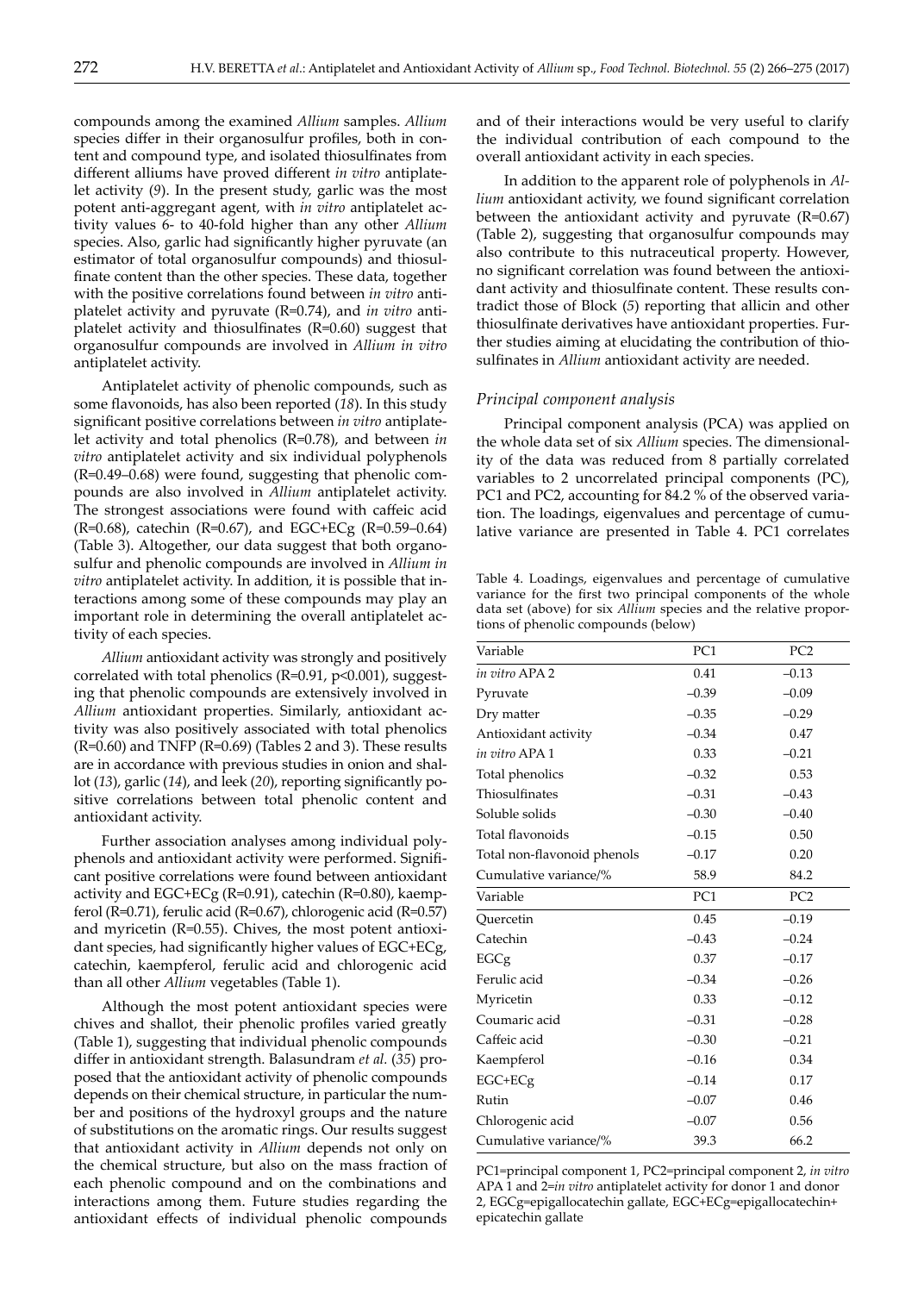positively with *in vitro* antiplatelet activity and negatively with the following variables, in decreasing order: pyruvate, dry matter, antioxidant capacity, total phenols, thiosulfinates, soluble solids, and total flavonoids. PC2 correlates with total phenolic compounds, total flavonoids and antioxidant activity. The variation of the data is explained mainly by *in vitro* antiplatelet activity, pyruvate, dry matter, thiosulfinates and soluble solid content, and to a lesser extent by total phenolics and antioxidant activity. The graphic representation of the scores and loadings is preactivities.

sented in Fig. 1a, revealing a clear separation of the analysed *Allium* vegetables. Garlic is located in the bottom left side of the plot, which is characterised by high contents of pyruvate, solids and thiosulfinates, and low values of  $IC_{50}$  (*i.e.* lower  $IC_{50}$  values indicate higher *in vitro* antiplatelet activity). Onion, leek and bunching onion are located in the right bottom side, presenting high  $IC_{50}$  and low pyruvate, soluble solids, dry matter and thiosulfinate values. Shallot and chives were clearly differentiated from the other species by their high antioxidant capacity and total phenolic content. The PCA illustrated the strong correlations observed between antioxidant activity and total phenolics, and between *in vitro* antiplatelet activity and pyruvate, soluble solids, dry matter and thiosulfinates (Table 2). Concordantly, the fact that garlic and chives, the most potent antiplatelet and antioxidant species respectively, are situated in opposite quadrants of the plot suggests that organosulfur and phenolic compounds contribute different to *Allium* antiplatelet and antioxidant

Fig. 1b presents PCA of phenolic profiles of the six *Allium* species. Eleven partially correlated variables were reduced to 2 uncorrelated principal components, PC1 and PC2, accounting for 66 % of the variation. PC1 mainly correlates with quercetin, catechin, EGCg, ferulic acid and myricetin. PC2 correlates with chlorogenic acid, rutin and kaempferol. In general, the PCA revealed a clear separation of the species according to their phenolic profiles. A clear separation of the studied species was observed. Shallot and onion were located in the bottom right side of the plot, which is characterised by high quercetin and EGCg content, whereas garlic and leek were in the bottom left side, characterised by high levels of catechin. Chives and bunching onion were located in the upper side of the plot, characterised by high mass fraction of chlorogenic acid, rutin and kaempferol.

# **Conclusions**

Under our experimental conditions garlic and shallot were the most potent antiplatelet agents, consistently in the blood of both donors, whereas chives and shallot had the strongest antioxidant activities. Leek, bunching onion and onion were, in that order, the weakest antiplatelet and antioxidant agents. The present study has character-



**Fig. 1.** Principal component analysis (PCA) of *Allium* functional properties and phytochemical content: a) PCA included the following variables: pyruvate (PV), total phenolics (TP), soluble solids (SS), dry matter (DM), thiosulfinates (TS), total flavonoids (TF), total non-flavonoid phenolics (TNFP), antioxidant activity measured by the oxygen radical absorbance capacity (ORAC), *in vitro* antiplatelet activity (APA) of both donors expressed as IC<sub>50</sub> 1 and 2, respectively; b) PCA of the phenolic profiles expressed as relative proportion (%). EGCg=epigallocatechin gallate, EGC+ECg=epigallocatechin+epicatechin gallate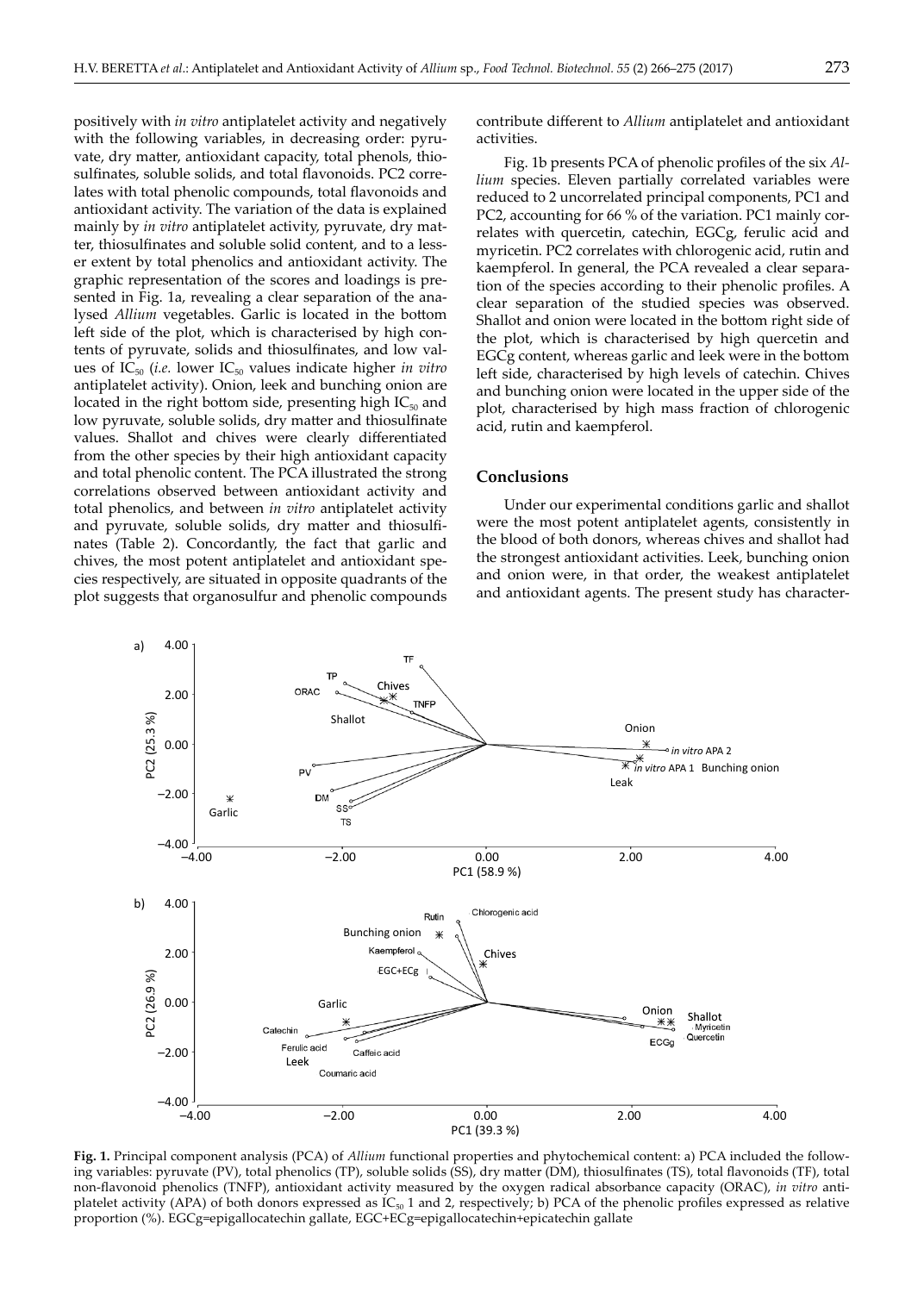ised for the first time *in vitro* antiplatelet activity of chives and shallot. Interestingly, shallot was one of the most potent species with both biological activities (antiplatelet and antioxidant activities).

Our results of correlation analyses strongly suggest that organosulfur and phenolic compounds are involved, to different extents, in both functional properties. While organosulfur and phenolic compounds contribute to similar extents in *Allium in vitro* antiplatelet activity, phenolics as a whole were largely responsible for antioxidant activity, with catechin, epigallocatechin and epicatechin gallate being the individual phenolics with strongest association with *Allium* antioxidant activity.

# *Acknowledgements*

This study was funded by grant INTA-BID PICT-069. The authors gratefully acknowledge the blood donors that participated in the study.

# **References**

- *1.* McEwen BJ. The influence of diet and nutrients on platelet function. Semin Thromb Hemost. 2014;40:214–26. https://doi.org/10.1055/s-0034-1365839
- *2.* Ariga T, Oshiba W, Tamada T. Platelet aggregation inhibitor in garlic. Lancet. 1981;317:150–1. https://doi.org/10.1016/S0140-6736(81)90729-7
- *3.* Bordia A. Effect of garlic on human platelet aggregation in vitro. Atherosclerosis*.*1978;30:355–60*.*

https://doi.org/10.1016/0021-9150(78)90129-6

 *4.* Cavagnaro PF, Camargo A, Galmarini CR, Simon PW. Effect of cooking on garlic (Allium sativum L.) antiplatelet activity and thiosulfinates content. J Agric Food Chem. 2007;55:1280– 8.

https://doi.org/10.1021/jf062587s

- *5.* Block E. Garlic and other alliums: the lore and the science. Cambridge, UK: RSC Publishing; 2010.
- *6.* Goldman IL, Schwartz BS, Kopelberg M. Variability in blood platelet inhibitory activity of Allium *(*Alliaceae) species accessions. Am J Bot. 1995;82:827–32. https://doi.org/10.2307/2445968
- *7.* Galmarini CR, Goldman IL, Havey MJ. Genetic analyses of correlated solids, flavor, and health-enhancing traits in onion (Allium cepa L.). Mol Genet Genomics. 2001;265:543–51. https://doi.org/10.1007/s004380100445
- *8.* Cavagnaro PF, Galmarini CR. Effect of processing and cooking conditions on onion (Allium cepa L.) induced antiplatelet activity and thiosulfinate content. J Agric Food Chem. 2012;60:8731–7.

https://doi.org/10.1021/jf301793b

- *9.* Briggs W, Xiao H, Parkin KL, Shen C, Goldman IL. Differential inhibition of human platelet aggregation by selected Allium thiosulfinates. J Agric Food Chem. 2000;48:5731–5. https://doi.org/10.1021/jf0004412
- *10.* Liakopoulou-Kyrakdes M, Sinakos Z. A low molecular weight peptide from Allium porum with inhibitory activity on platelet aggregation in vitro. Biochem Int. 1992;28:373–8.
- *11.* Chen JH, Chen HI, Tsai SJ, Jen CJ. Chronic consumption of raw but not boiled Welsh onion juice inhibits rat platelet function. J Nutr. 2000;13:34–7.
- *12.* Lee EJ, Patil BS, Yoo KS. Antioxidants of 15 onions with white, yellow, and red colors and their relationship with pungency, anthocyanin, and quercetin. LWT – Food Sci Tech-

nol. 2015;63:108–14.

https://doi.org/10.1016/j.lwt.2015.03.028

*13.* Lu X, Wang J, Al-Qadiri HM, Ross CF, Powers JR, Tang J, Rasco BA. Determination of total phenolic content and antioxidant capacity of onion (Allium cepa L.) and shallot (Allium oschaninii) using infrared spectroscopy. Food Chem. 2011; 129:637–44. https://doi.org/10.1016/j.foodchem.2011.04.105

*14.* Queiroz YS, Ishimoto EY, Bastos DHM, Sampaio GR, Torres EY. Garlic (Allium sativum L.) and ready-to-eat garlic products: in vitro antioxidant activity. Food Chem. 2009;115:371– 4.

https://doi.org/10.1016/j.foodchem.2008.11.105

*15.* Štajner D, Popović BM, Calić-Dragosavac D, Malenčić D, Zdravković-Korać S. Comparative study on Allium schoenoprasum cultivated plant and Allium schoenoprasum tissue culture organs antioxidant status. Phytother Res. 2011;25: 1618–22.

https://doi.org/10.1002/ptr.3394

- *16.* Štajner D, Igić R, Popović BM, Malenčić D. Comparative study of antioxidant properties of wild growing and cultivated Allium species. Phytother Res. 2008;22:113–7. https://doi.org/10.1002/ptr.2278
- *17.* Leighton T, Ginther C, Fluss L, Harter William K, Cansado J, Notario V. Molecular characterization of quercetin and quercetin glycosides in Allium vegetables. In: Huang MT, Ho CT, Lee CY, editors. Phenolic compounds in food and their effects on health II. Washington, DC, USA: ACS Publications; 1992; pp. 220–38.

https://doi.org/10.1021/bk-1992-0507.ch016

- *18.* Hubbard GF, Wolffram S, de Vos R, Bovy A, Gibbins JM, Lovegrove JA. Ingestion of onion soup high in quercetin inhibits platelet aggregation and essential components of the collagen-stimulated platelet activation pathway in man: a pilot study. Br J Nutr. 2006;96:482–8. https://doi.org/10.1079/bjn20061831
- *19.* Hubbard GP, Stevens JM, Cicmil M, Sage T, Jordan PA, Williams CM, et al. Quercetin inhibits collagen-stimulated platelet activation through inhibition of multiple components of the glycoprotein VI signaling pathway. J Thromb Haemost. 2003;1:1079–88. https://doi.org/10.1046/j.1538-7836.2003.00212.x

*20.* Bernaert N, De Paepe D, Bouten C, De Clercq H, Stewart D, Van Bockstaele E, et al. Antioxidant capacity, total phenolic and ascorbate content as a function of the genetic diversity of leek (Allium ampeloprasum var. porrum). Food Chem. 2012; 134:669–77.

https://doi.org/10.1016/j.foodchem.2012.02.159

- *21.* Zhang L, Ravipati AS, Koyyalamudi SR, Jeong SC, Reddy N, Smith PT, et al. Antioxidant and anti-inflammatory activities of selected medicinal plants containing phenolic and flavonoid compounds. J Agric Food Chem. 2011;59:12361–7. https://doi.org/10.1021/jf03146e
- *22.* Sultana B, Anwar F. Flavonols (kaempeferol, quercetin, myricetin) contents of selected fruits, vegetables and medicinal plants. Food Chem. 2008;108:879–84. https://doi.org/10.1016/j.foodchem.2007.11.053
- *23.* Benkeblia N. Free-radical scavenging capacity and antioxidant properties of some selected onions (Allium cepa L.) and garlic (Allium sativum L.) extracts. Braz Arch Biol Technol. 2005;48:753–9.

https://doi.org/10.1590/S1516-89132005000600011

*24.* Cardinal DC, Flower RJ. The electronic aggregometer: a novel device for assessing platelet behavior in blood. J Pharmacol Methods. 1980;3:135–58.

https://doi.org/10.1016/0160-5402(80)90024-8

*25.* Prior RL, Hoang H, Gu L, Wu X, Bacchiocca M, Howard L, et al. Assays for hydrophilic and lipophilic antioxidant capaci